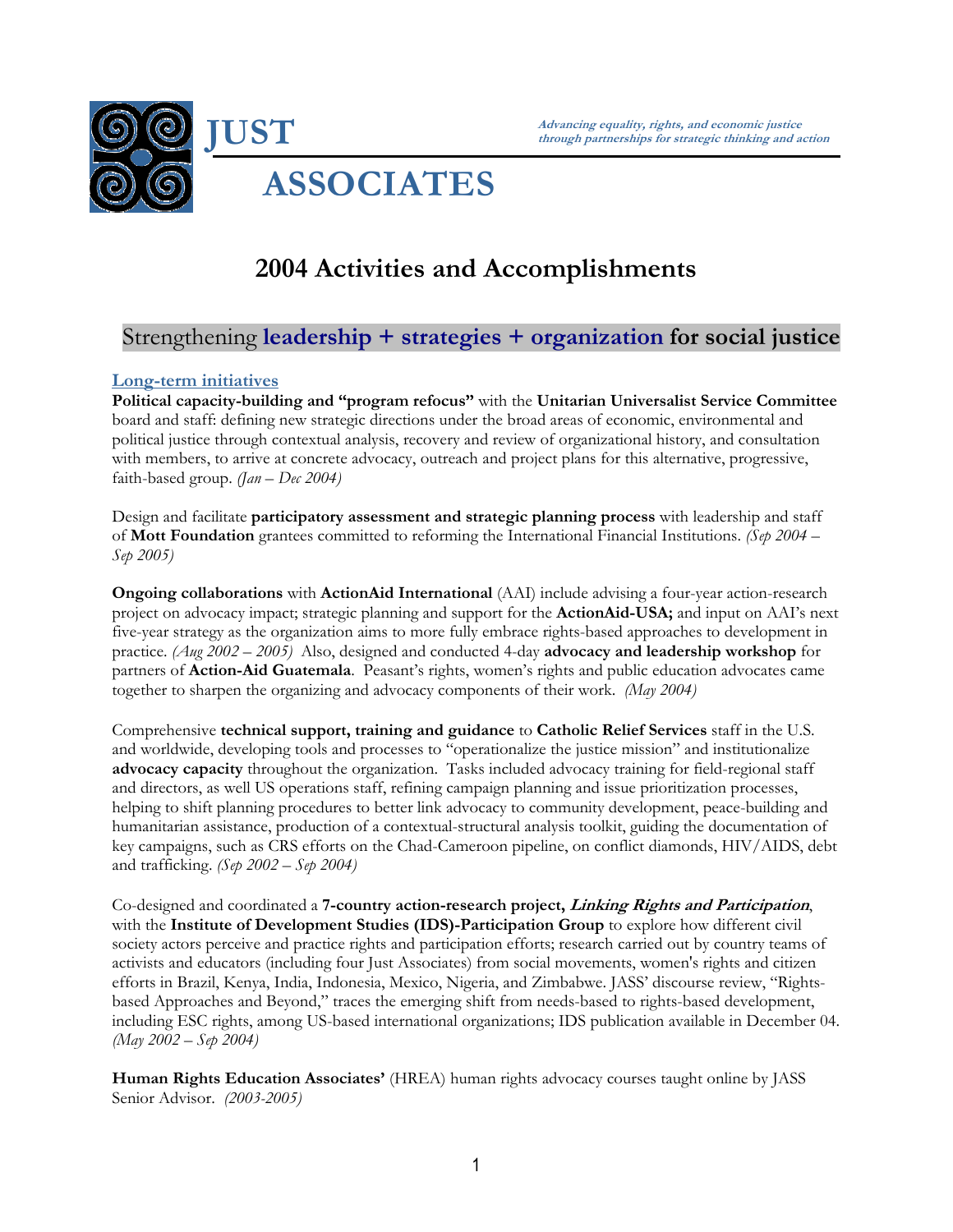Design **Field Guide on Policy Research and Analysis** for **CARE** staff to use in program planning. Emphasis is on participatory approaches that can engage staff, partners and community members in an active analysis of policies, contexts and structures and in subsequent decisionmaking about strategies to respond to particular problems. *(Apr – Dec 2004)* 

#### **Short-term initiatives**

Designed and facilitated **advocacy workshop** for student interns in the **Weinberg Tzedek Hillel** program who, over the next year, will be organizing constituencies on their campuses and in their communities to use advocacy to address a range of critical problems. *(Oct 2004)* 

ED served as resource person for 3-day workshop in Jakarta, Indonesia, *Political Skills and Capacity-Building for Civil Society Organizations,* convened for selected grantees by **Ford Foundation-Indonesia**. *(Sep 2004)* 

Advised-participated in the design, facilitation and documentation of 2004 **Civicus World Assembly.** *(Mar 2004)* 

Presentation on rights-based approaches at **InterAction** workshop to discuss how-tos and the organizational challenges faced by US-based international development organizations in integrating rights to their work. *(Jul 2004)* 

## Democratizing **economics**

Co-coordinate and conduct the **Economic Education for Action** Program, a 2 year multi-level capacitybuilding effort with trade union federations in the **Balkans**, as part of the **Global Economy Program** of the **Solidarity Center** (the international arm of the AFL-CIO); also supporting similar efforts in South Asia and **expanding to Africa in 2005** to increase trade unionists' understanding of the impact of globalization on workers' rights and conditions and help define national organizing and advocacy strategies. *(Jul 2003 – Feb 2005)* Conducted in-depth **Evaluation of Global Economic Literacy** Training efforts in **Indonesia and Sri Lanka** to shape the design of above programs. *(Jul 2003 – Mar 2004)*

Conducted a scoping study of **Popular Economic Literacy Resources, initiatives, and educators** worldwide jointly with **IDS-Participation Group**. *(Sep – Nov 2004)* 

For the European Network on Debt and Development's **(EURODAD) Economic Policy Empowerment Program (EPEP),** designed guidelines for analysis and documentation of economic policy empowerment work; conducted **assessment of EPEP** at the end of the three-year program. *(Jul 2002 – Oct 2004)* 

Co-conducted with **ActionAid USA** a partial **scoping study of global civil society economic advocacy initiatives** for the Global Policy Innovations Project of the **Carnegie Council on Ethics**; including a draft **overview paper of lessons and insights** co-written by JASS ED Lisa VeneKlasen and Atila Roque, ActionAid USA, presented at workshop 'Reinventing Globalization: Designing a Collaborative Process for Promoting Policy Alternatives' *(Sep 2004)*

Ongoing collaboration with **International Civil Society Budget Fund of the International Budget Project**, as member of the **Advisory Board** and in planning new initiatives. *(since 2002)*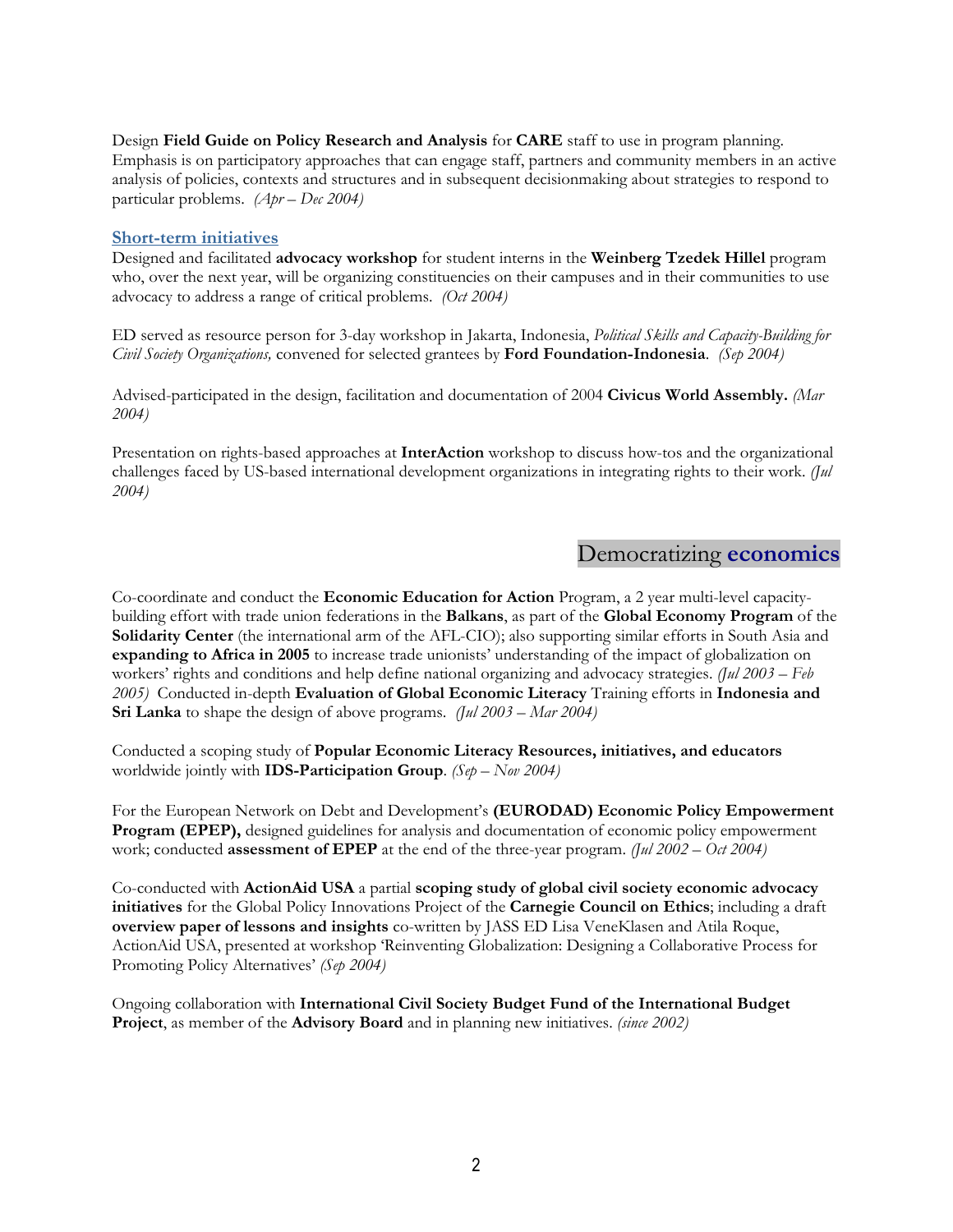# Promoting **women's rights**

With **ActionAid International,** developing a **toolkit** on understanding and implementing **rights-based approaches** that also address the **gender dimensions of inequality**; for staff and partners to better understand practical implications of power dynamics for their work. *(Nov 2003 – Jan 2005)* 

Ongoing collaborating with the **Association for Women's Rights in Development (AWID)**; designedfacilitated 3-day **workshop to assess and redirect global women's rights strategies**; produced **background paper** at www.justassociates.org. *(February 2004)* 

At the request of the International Women's Health Center, designed and conducted a participatory evaluation of advocacy work carried out over the last decade by the **Nigerian Coalition Against Unwanted Pregnancy** (CAUP). CAUP's experience addressing abortion through a frame of maternal health offers many strategic insights for other groups working on the issue in similarly restrictive contexts. *(Mar – Nov 2004)* 

With the **POLICY Project**, JASS has supported the design and coordination of an initiative aimed at strengthening **Kenyan women's ability to access and enjoy their rights to inheritance and family property**. The initiative aims to support the initial steps of a collaborative advocacy planning process among NGOs concerned with women's inheritance rights, to identify needed changes in law, policy, institutional practice, and popular behavior and belief and begin to set priorities for action. *(Nov 2003 – 2005)* 

Prepared a **global situational review** for **CEDPA**, summarizing reports from major multilateral organizations and other key sources on the **needs of women in key areas** (e.g. health, education, politics, etc.) over the next 5-10 years in each of the following regions: Latin America, Asia, Middle East, Africa, Eastern Europe. *(May 2004)*

Revised training **manual on Sexual and Reproductive Rights Advocacy** in the context of the South-to-South Program of the **CATALYST Consortium**. JASS' contribution to the manual specifically focused on strengthening the advocacy content and the participatory methodology for the training sessions. *(Mar 2003 – Mar 2004)* 

Hosted roundtable discussion on **Women's Rights and HIV/AIDS: Has the world finally re-discovered women?** Zimbabwean associate, Everjoice Win, shared provocative insights on how the pandemic offers some opportunities for putting women's rights back in the center of a global agenda for justice. *(Oct 2004)* 

Hosted roundtable on **Strategies for addressing religious and economic fundamentalisms: Perspectives from Indonesia**, with JASS associate Nani Zulminarni. Nani described how grassroots education and organizing work with women has evolved over time with the shifting influence of international as well as national economic and political actors and how groups are working to counter the impact of fundamentalisms on people's lives in Indonesia. *(Apr 2004)*

# Creating **local & global bridges**

Part of our work with faith-based organizations such as **UUSC** and **CRS** focuses on helping them to more effectively **engage their US constituencies and members** on issues of justice, human rights and equality in the US and in solidarity with their partners overseas. Similarly, linkages with US and other northern constituencies are critical for our economic justice work so that analysis and strategies are shared across regions.